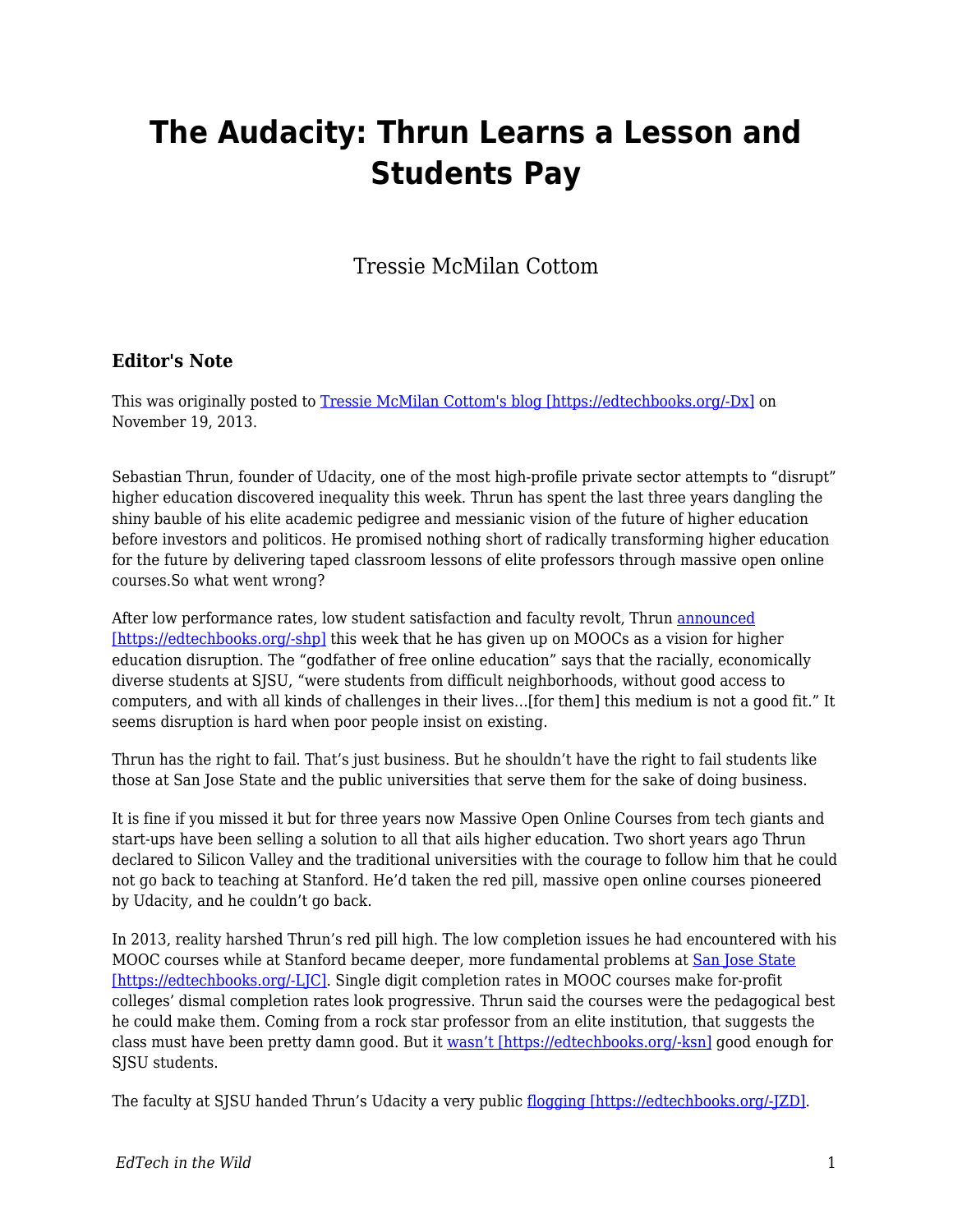Many faculty members questioned the morality of a publicly funded college with a mission to serve diverse students should spend tax-payer money and invest the hopes of students with fewer options than those at the Stanfords of the world into being Thrun's guinea pigs.

It is a fair question that in many ways the academic and scientific communities have already answered with a resounding no. When I want to interview students for a research project I have to present a carefully, detailed plan to my University for approval. The plan is vetted by an [Institutional](http://www.hhs.gov/ohrp/archive/irb/irb_introduction.htm#b1) [Review Board \[https://edtechbooks.org/-Thr\].](http://www.hhs.gov/ohrp/archive/irb/irb_introduction.htm#b1) Every research university has an IRB but they didn't always. Before 1974 doctors figured out the internal reproductive organs of women by cutting them open [without \[https://edtechbooks.org/-NiP\]](http://www.ncbi.nlm.nih.gov/pubmed/15180027) consent or sedation. They [observed](http://www.npr.org/programs/morning/features/2002/jul/tuskegee/) [\[https://edtechbooks.org/-iCb\]](http://www.npr.org/programs/morning/features/2002/jul/tuskegee/) the effects of untreated syphilis on test subjects — insanity and death — without bothering to inform the participants that there was a known, available treatment. They [told \[https://edtechbooks.org/-UIW\]](http://www.npr.org/2013/08/28/209559002/taking-a-closer-look-at-milgrams-shocking-obedience-study) volunteers they had electrocuted a stranger to see how human decision-making works.

Basically, before IRB a lot of modern science would have been war crimes had the U.S. been on the losing end of World War II. And because this is America, there was a disturbing pattern among the victims of these kinds of horrific experiments. They were overwhelmingly black, brown, indigenous, poor, and powerless. A 1978 report on regulating research on human beings declared that ethical research has "an obligation to protect persons from harm by maximizing anticipated benefits and minimizing possible risks of harm". The connection to inequality was clear. The most vulnerable were likely to be prodded, poked and tested because the elite don't often sign up to risk their lives for little reward. And flagrant disregard for these risks had few penalties because the victims were powerless. The rules governing academic and scientific research recognizes that some groups are too vulnerable to risk the failure that the scientific method requires.

Where was this institutional ethic in what Thrun freely concedes was always an experiment? When Udacity was primarily interested in beaming the erudite countenance of professional smart people out into the world, it can be said that any risk was assumed by the those who chose to sign up. But when Udacity went after formal arrangements with colleges like SJSU to offer courses, for credit, to students enrolled in the University, the risk calculation changed.

Udacity's partnership with SJSU mostly offered general education courses in things like math. General education courses like English and math fill up fast in most colleges because all students have to take them. At places like SJSU that don't benefit from Stanford's highly selective admissions standards to skim the most prepared students, those general education classes have to do doubleduty filling in learning gaps. Offering these courses for credit using Udacity significantly increases the incentive for students to take the class and risks for students if the class is a dud. General education courses are path dependent, meaning you fail one course at the beginning of a sequence and you cannot take the next course in that sequence. Research shows that disrupting path dependent coursework really hurts the most marginal students by increasing their time to degree completion, dinging their motivation, and sinking their GPAs.

Udacity always knew that the non-completion rates were high for its courses. They may not have known why, but that was a reason for greater testing, not a reason to roll-out the for-profit product for University clients. With sanction from the California governor on down the political line, Udacity had to meet no ethical requirement to prove that the risk of failure was worth the promise of rewards. And what was promised? University partners could prove they were innovative, forwardthinking, and cut expensive faculty out of the complex equation of teaching students.